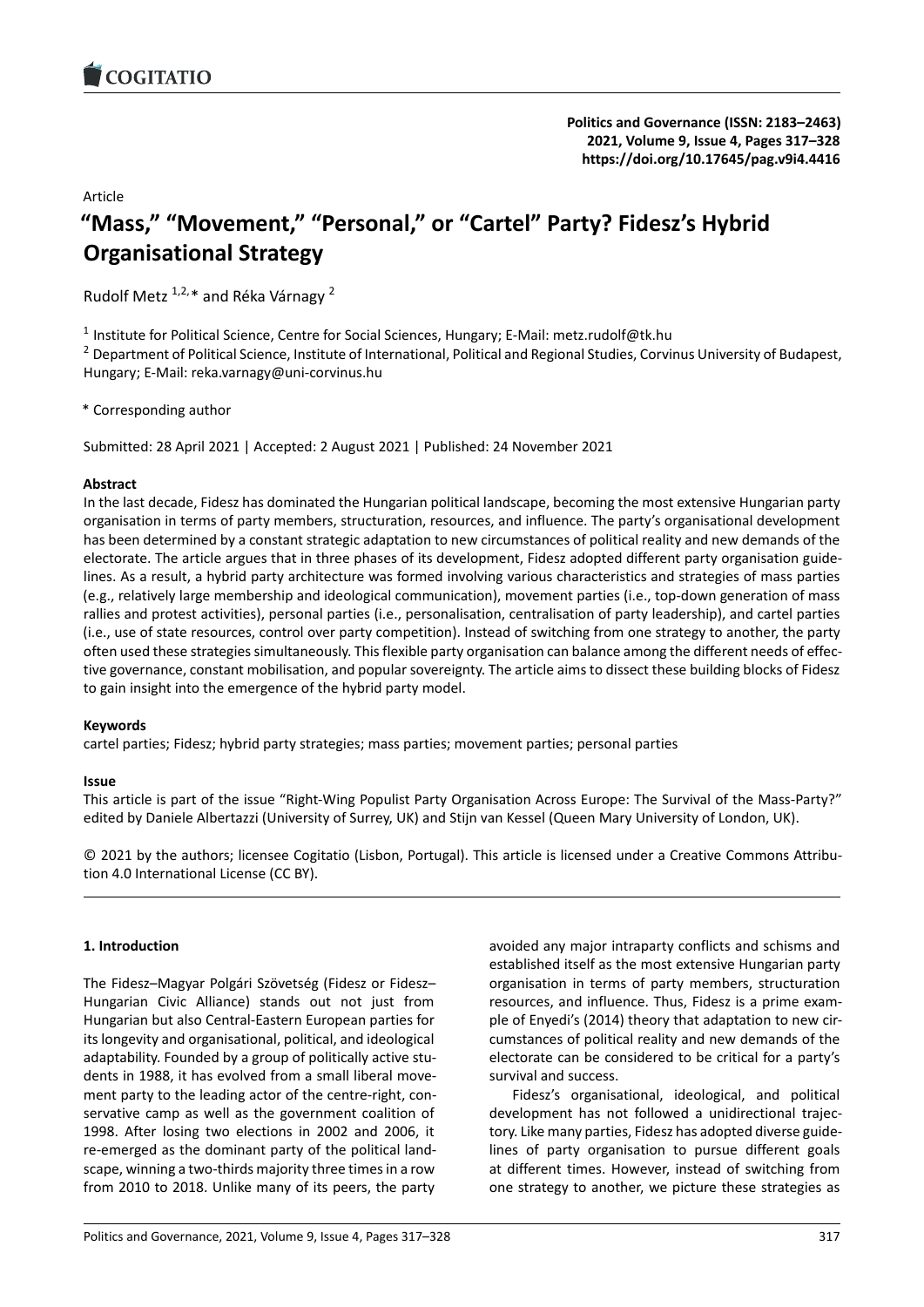layers of change that often simultaneously persist. This [opportunistic conver](https://www.cogitatiopress.com)sion (cf. Mahoney & Thelen, 2009) was concentrated on the party's external relations with voters and the state, leaving its internal rules largely untouched. Due to the concentration of party leader‐ ship and the collapse of support for other right‐wing parties (after the 2000s) and the major left-wing parties (after 2006), the party was able to experiment and refine strategies without significant barriers or interfer‐ ence. Moreover, after its landslide victory in 2010, the party took advantage of the government position to further expand the scope of the party beyond the for‐ mal institutional frames. This development trajectory is rather peculiar given that Fidesz is one of the few mainstream political actors in Europe which has radi‐ calised and become more populist in its politics. As a result, Fidesz has built a hybrid party organisation which demonstrates selected characteristics of mass parties, personal parties, movement parties, and even cartel par‐ ties. In other words, the party provides a perfect exam‐ ple of organisational innovation by applying a new com‐ bination of existing practices and different forms of party organisation (cf. Schumpeter, 2006, p. 132).

The mixture of different organisational practices has helped the party to simultaneously strengthen and main‐ tain its various linkages to voters (charismatic, clientelist, and programmatic; cf. Kitschelt, 2000). The concentration of power and the informal emergence of the leader (presidentialisation; Hloušek, 2015) lie at the heart of party development and have resulted in a personal or personalised party (Musella, 2018). Phrased differently, party organisational politics are largely determined by Viktor Orbán's charismatic leadership (charismatic link‐ age). This strong, personalised leadership has also pre‐ vented intraparty conflicts within different organisational layers as the concentration of power allows for the con‐ trol of all levels of the party. At the same time, mass party organisational strategy (see Albertazzi & van Kessel, 2021) has been reflected in the recruitment of activist support for (offline or online) campaigning. Fidesz's iden‐ tity politics have strengthened this strategy, as the envi‐ sioned Christian, national, and conservative community can be mobilised by specific political messages (program‐ matic linkages). In governing position, the party has been able to strengthen its embeddedness in society by radi‐ cally reforming certain areas of social life (culture, sports, etc.) in order to further promote this identity.

However, conscious and unhindered development has sometimes led to extreme organisational forms. Fidesz's cartel party characteristics show critical devia‐ tion from the ideal type (Katz & Mair, 1995). The domes‐ tic political crisis triggered by the former socialist Prime Minister Ferenc Gyurcsány's "lying speech" in 2006 (which was accompanied by enduring anti‐government demonstrations and street violence) permanently broke the former party cartel of major governing parties (Ilonszki & Várnagy, 2014b; cf. Enyedi, 2006). After 2010, Fidesz gained a dominant position in Hungarian

politics with its non‐autonomous coalition partner Kereszténydemokrata Néppárt (KDNP or Christian Democratic People's Party). This meant that there was no longer a need to cooperate with other parties. Fidesz's dominant position made it possible for it to occupy the state and to control party competition by itself to ensure its own electoral success. In other words, Fidesz is able to act as the sole agent of the state, capable of creat‐ ing and maintaining clientelist networks at all levels of Hungarian society (Körösényi et al., 2020, pp. 93–115; Mares & Young, 2018).

In order to support charismatic leadership and coun‐ terbalance the cartel‐like behaviour, Fidesz applies "the organisational and strategic practices of social move‐ ments in the arena of party competition" (Kitschelt, 2006, p. 280; see also Almeida, 2010, p. 174). However, the movements that directly support the party (the Civic Circles and the Civil Cooperation Forum) were created in a top‐down manner with no autonomy compared to other radical right‐wing movement parties (Gunther & Diamond, 2003, p. 189) or left-wing party-driven movements (Muldoon & Rye, 2020). Thus, the movement party characteristics have manifested in an extreme way as the party uses this strategy as a tool for constant mobilisation. Overall, these new organisational practices accompanied by populist rhetoric blur the line between intra‐parliamentary, extra‐parliamentary, and government politics.

The article aims to explore this hybrid organisational strategy of Fidesz. The analysis is structured as follows. First, we describe the organisational and ide‐ ological evolution of the party in its three develop‐ mental phases. Second, the analysis addresses current organisational development, including the evolution of activists' networks and recruitment processes. Third, we consider centralised and personalised party leadership and party cartelisation.

# **2. The Ideological and Organisational Evolution of Fidesz**

At the ideological and organisational level, the histor‐ ical development of Fidesz can be divided into three main phases (see Figure 1): (a) the early movement party phase (1988–1993) characterised by collective leader‐ ship and liberal centrist ideology; (b) the personalised catch-all party phase (1993–2002) which presented professionalisation and an ideological transition to a rightwing, conservative ideological position; and (c) from 2002 onwards which reveals how the party's current ide‐ ological and organisational profile gradually developed into what we call a "hybrid party." Recently, the party has shown a mix of characteristics: Some of its features, such as the massive membership and organisational expan‐ sion, recall mass party strategy, while other strategic ele‐ ments (creating affiliated organisations, mass rallies, and protest activities in a top‐down manner) are similar to that of movement parties and Viktor Orbán's charismatic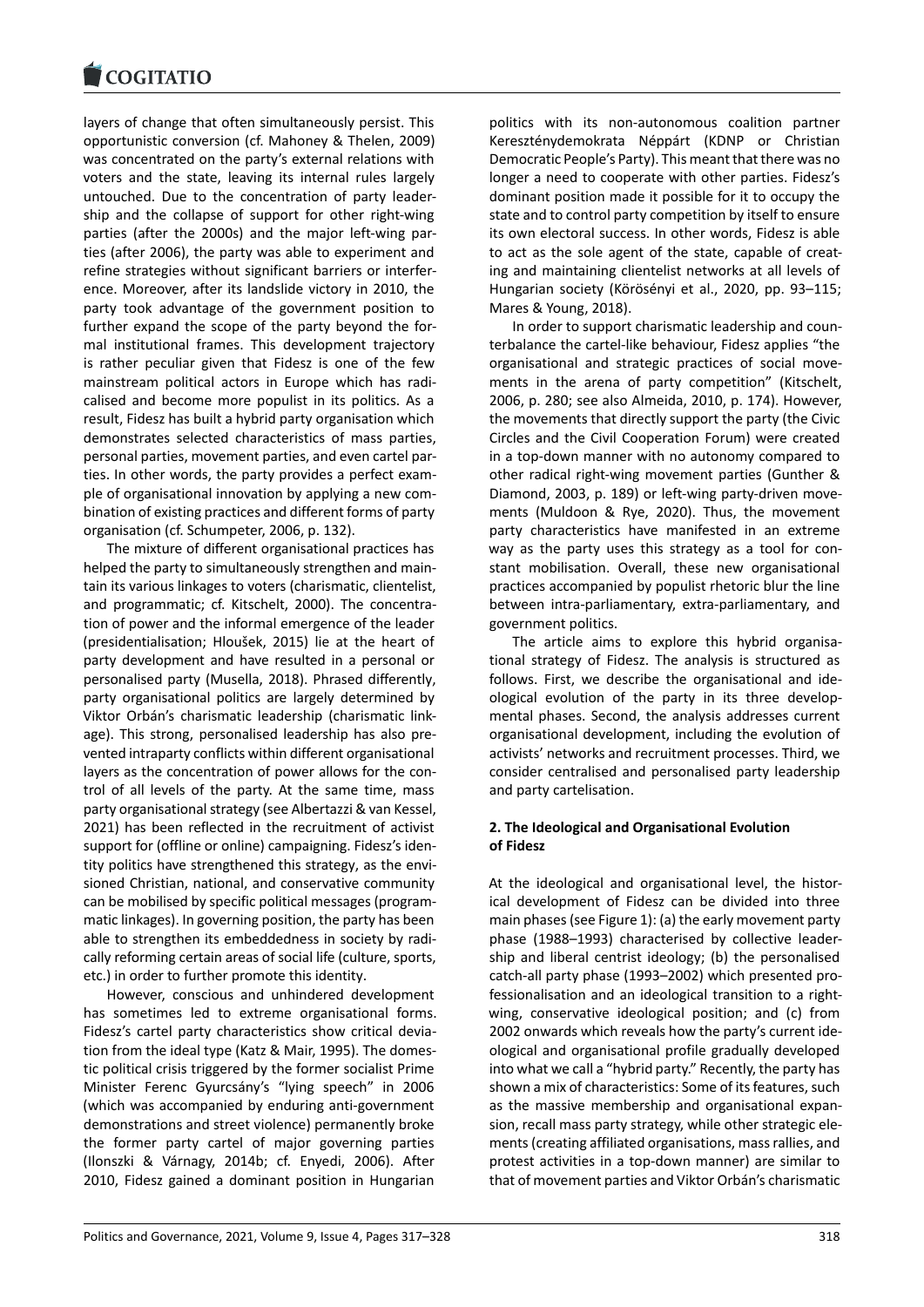

**Figure 1.** Ideological and organisational transformation phases of Fidesz.

leadership is a trait of personal parties. At the same time, the monopolisation of state resources and the dominance in public office remind us of cartel parties. The biggest change perceived is the "populist turn" of the party, both in terms of communication and strategy (cf. Enyedi & Róna, 2018).

# *2.1. First Phase: The Movement Party*

Fidesz was not born as a party per se during the emer‐ gence of new parties in the transition period but rather as a university activist group. The group promoted rad‐ ically liberal political ideas and was set on introducing a new generation of politicians. At the time of its foun‐ dation, the party only accepted members under the age of 35 under the name of the Alliance of Young Democrats (Fidesz was originally the abbreviation for this name). The party showed several traits of movement par‐ ties (Kitschelt, 2006, pp. 280–281): It gained popularity through its involvement in protests and mass demonstra‐ tions and relied on the principles of participatory democ‐ racy. As van Biezen (2003, p. 123) has emphasised, party members played a crucial role: "The delegates to the national council were elected directly by the local groups, and their votes were weighed in accordance with the number of members they represented." There was also no centralised leadership; instead, the party was man‐ aged collectively—a trait shared by Western Green par‐ ties (M. Balázs & Enyedi, 1996)—until Orbán was elected as leader of the parliamentary party group in 1990 and as president of the party in 1993.

# *2.2. Second Phase: The Personalistic Catch‐All Party*

After the 1993 party congress, Fidesz launched a new political and organisational strategy to mobilise more

voters, increase governing potential and become more professional. Members lost their potential to directly influence party decisions at the party congress. Local party groups became territorially organised (allowing for one group in each municipality). They were subordinated to the higher levels of decision making, resulting in a higher level of centralisation and power concentration. The role of the party president was strengthened, which was a clear step towards personalisation. In order to reach out more, the party needed to establish stronger ties to society. As Enyedi (2005, p. 708) wrote, "the lead‐ ership realised that the party needed a Hinterland, a net‐ work of organisations, media forums and elite groups that could bring social legitimacy, expertise, and various other resources." Thus, the party started to build coali‐ tions with right‐wing elites as well as with the clergy.

An ideological turn accompanied the organisational reform as the party shifted its profile from liberal to a more conservative, centre‐right party. The party offered a "coming of age" narrative which basically conveyed the message that as the founding politicians became more mature, they recognised the importance of conservative values. As a result, the party in 1995 abol‐ ished the age limit of 35 for membership and reinvented the party's brand by renaming it Fidesz–Hungarian Civic Party. The transformation was rewarded by the success of the 1998 elections.

# *2.3. Third Phase: The Hybrid Party*

The electoral defeat of 2002 came as a surprise to the party as Fidesz was hoping to capitalise on its govern‐ mental role and the results of the 1998–2002 period. Confident in its achievements, the party attributed the electoral loss to a lack of ability to mobilise voters in time for the elections. Thus, Fidesz engaged in a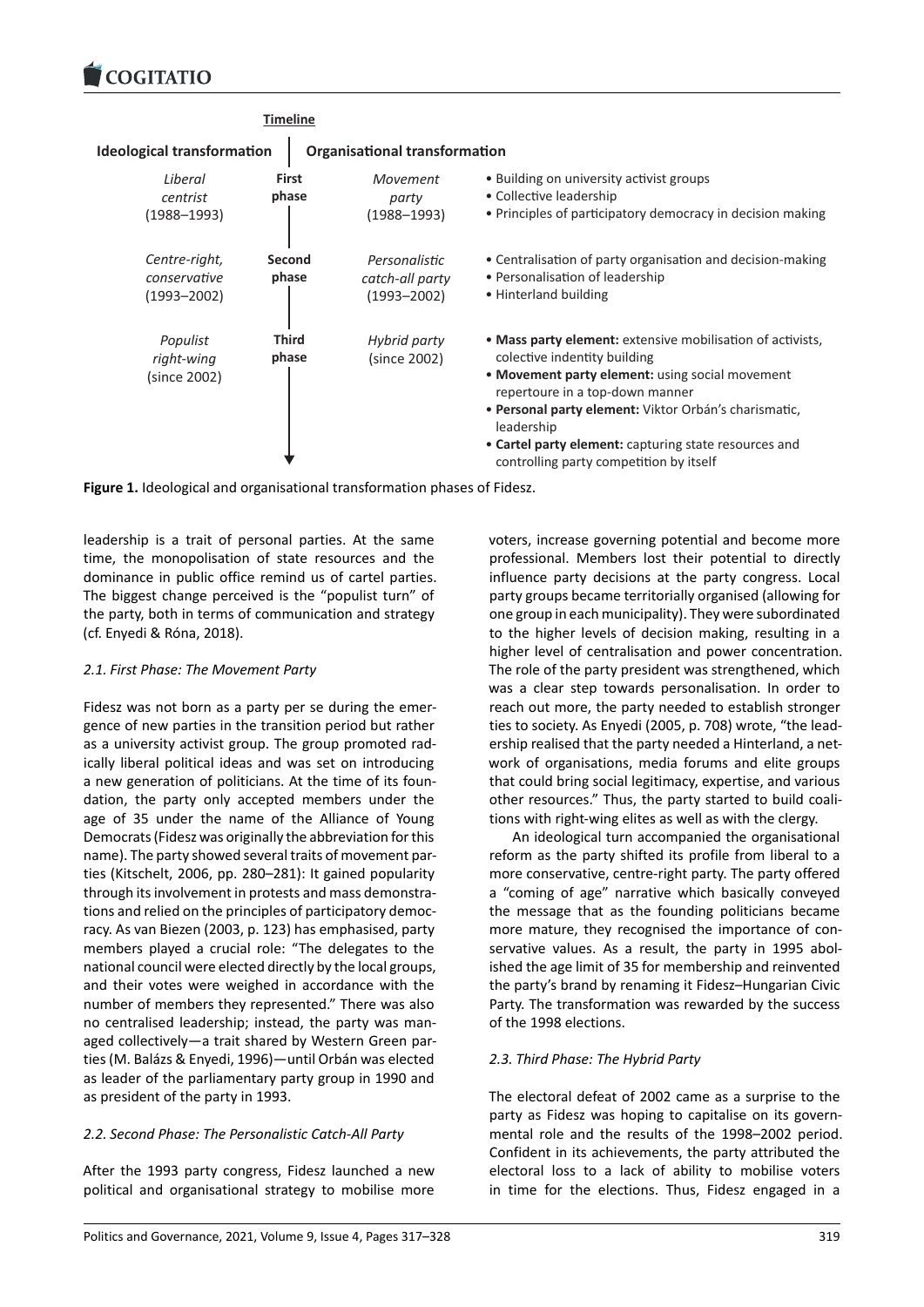new organisational strategy of building a network called [Citizens' Alliance. Th](https://www.cogitatiopress.com)is strategy established a cultural and social community which relied on civic initiatives to mobilise its voter base (Greskovits, 2020; Metz, 2015; Szabó, 2011).

Along with the mobilisation strategy, the party adjusted its political message to amplify its appeal. Despite the growing polarisation between the left and right, Fidesz decided to reach out to an even broader base of voters by innovating its economic pro‐ file. The new set of messages integrated traditionally left-wing economic policies, nationalism and populist demands (Enyedi & Róna, 2018, pp. 255–256). After 2010, the populist style and strategy based on the us–them dichotomy, the use of referendums, and the so-called national consultation, which takes the form of a national survey sponsored by the government, gradu‐ ally became the primary mode of government politics. Within the framework of consultation, the national survey sends around eight million questionnaires to vot‐ ers and includes rather manipulative questions, such as: "Do you agree with the Hungarian government that sup‐ port should be focused more on Hungarian families and the children they can have, rather than on immigration?" The rise of participatory methods allowed the govern‐ ment to frame its decisions to respond to voters' expecta‐ tions and let the party overrun its ideological boundaries by selling a responsive image to the electorate.

In the following sections, we detail the developments of the third phase, focusing on the different elements of the hybrid party, that is, party organisation, recruitment mechanisms, social movement repertoire, party leader‐ ship, and cartelisation of the party.

### **3. Between Mass and Movement Party**

In order to increase organisational stability and social embeddedness, Fidesz combined the elements of mass parties with movement party strategies. While the party could establish a considerable degree of organisation (at least in the Hungarian context), these strategies go far beyond the institutional framework of the party. We now present these two interrelated mobilisation and recruitment strategies of the party. We focus on how the party makes great efforts both online and offline to attract new members and activists. We also take into account its (probable) reasons for building an activist base.

# *3.1. Offline Mobilisation Through Networks of Affiliated Organisations and Activists*

Although its core structure has remained relatively stable since 1993, Fidesz has selectively applied elements of the mass party strategy to create a well‐established organ‐ isation, membership base, and culturally and ideologically homogenous community of supporters (Hinterland). The present-day structure of party organisation is thus

the result of considerable previous recruitment work.

The basic organisational unit is the municipal‐level party group, and its functions are mainly focussed on organising the local life of the party. Fidesz today has the most developed organisational network in Hungary, with 1.220 municipal-level party groups in 2015, which is extensive compared to the other two major parties of the time: Jobbik Magyarországért Mozgalom (Jobbik, Movement for a Better Hungary) with 834 groups and the Magyar Szocialista Párt (MSZP or Hungarian Socialist Party) with 463 groups (Horváth & Soós, 2015, p. 255). As the next step on the party ladder, the electoral district‐ based units are led by a loyal party member who is often the candidate running for the respective single‐member district at the national elections. Above them, there are regional committees that only bear a minimum level of responsibility within the party. In the territorial hierar‐ chy, the next step is the National Board, which consists of the National Presidium members, the regional commit‐ tee leaders, the delegates from district‐based units, the party's European Parliament delegation leader and the leaders of the partner organisations. The National Board manages the operative issues of the party between party congresses. The two most important central bod‐ ies are the Congress, which has the right to make and/or approve all decisions, and the National Presidium, which acts as the executive within the party.

Regarding party membership, according to data col‐ lected by Kovarek and Soós (2016), only 1% of the Hungarian population belongs to any party. While Fidesz has devoted a critical level of resources to increasing party membership, it nonetheless stays below 38,000 members, which is still higher than any other party's (e.g., the MSZP had 20,000 members in 2015, Jobbik had 15,000; see Kovarek & Soós, 2016). Compared to other parties in Hungary (Kovarek, 2020), the requirements to become a party member are not as strict, yet they reflect the party's lack of openness: The applicant must have three recommendation letters from members who have been members of the party for at least one year. In addition, as a reflection of the relationship between KDNP and Fidesz, members are encouraged to have dual party membership.

While holding governmental power, Fidesz needed a strategy to uphold its mobilisation potential, which relied on protest sentiments prior to 2010. Borrowing from the toolbox of movements and movement parties, the party launched a series of rallies (e.g., peace marches) that were initiated by organisations close to the party elite (predominantly by the former Civic Circles). These demonstrations revitalised the party's civil network and renewed its ties to society. In order to ensure central party control over these events, the party decided in approximately the late 2000s to integrate these initia‐ tives into the party organisations by annexing these organisations. The expansion of the party organisation allowed for greater control and direct outreach to sup‐ porters on the ground.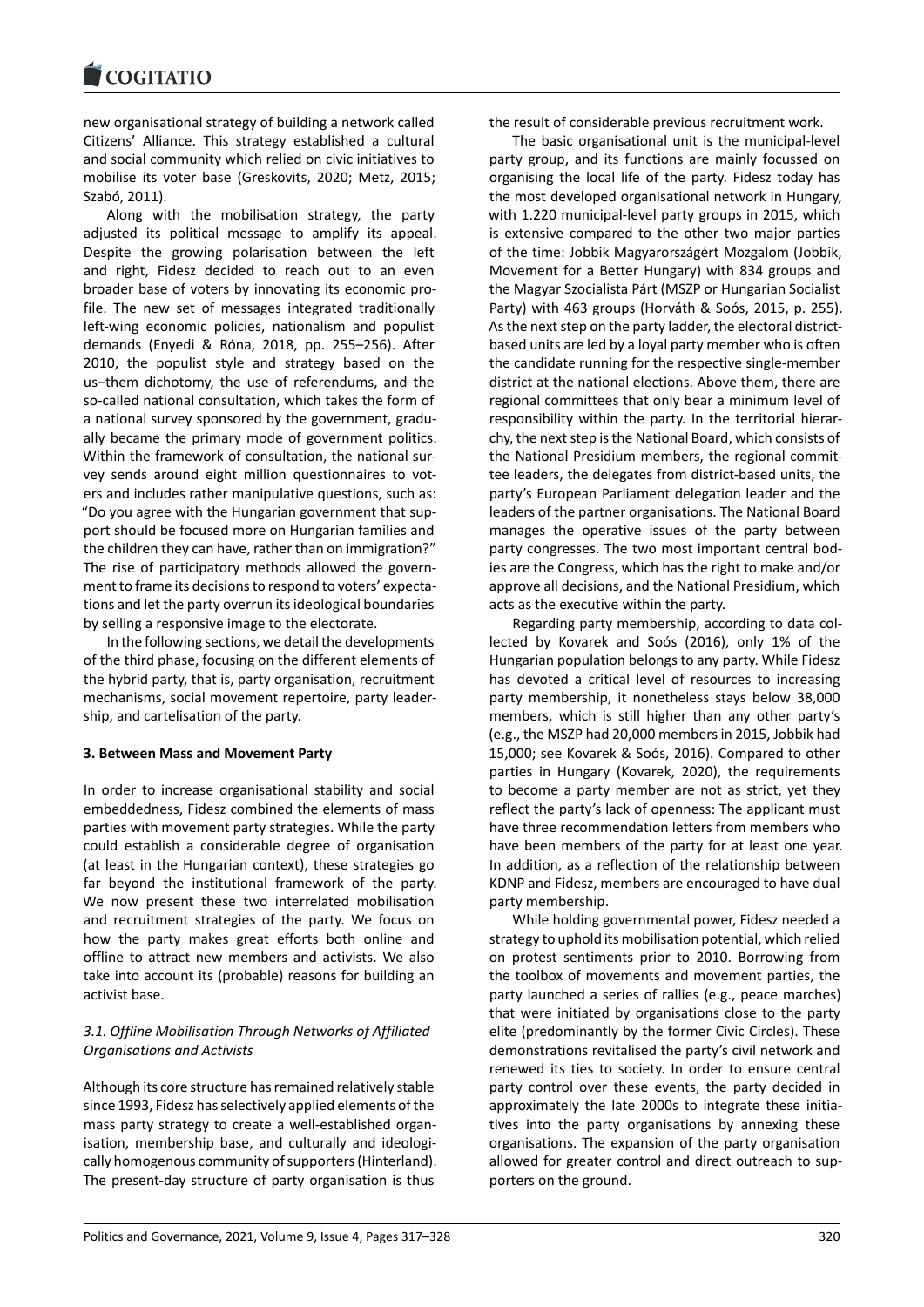#### COQUATIO

The networks of affiliated organisations benefited [the party on two le](https://www.cogitatiopress.com)vels. At the organisational level, it strengthened the party by increasing the number of local party groups and membership. The first network, called the Civic Circles Movement, founded by Orbán, was aimed at reuniting the right by integrating politicians, activists, and voters of other right‐wing parties that had been weakened or disintegrated after the loss of the 2002 elections. The movement consisted of more than 11,000 civic circles and engaged approximately 163,000 members and was also connected to numer‐ ous church‐bound, patriotic, professional, cultural, and local organisations. These local circles often became the focal point for local party organisations and offered a recruitment platform which resulted in a sevenfold increase in the party's membership. However, the decen‐ tralised nature of the Civic Circles contradicted the party's development strategy, and soon this movement was reformed under a non‐governmental organisation, the Civil Cooperation Forum.

At the ideological level, this organisational network helped to re‐establish and revitalise the bond between voters, supporters, and members by building a commu‐ nity that, in the party's rhetoric, embodies the nation and the people. One of the most significant challenges was overcoming ideological diversity since the network brought together voters and supporters with different political backgrounds. However, the routinisation of pop‐ ulist politics and mobilisation (from small gatherings to mass rallies) have broken down the substantial ide‐ ological barriers in the right‐wing camp. Such regu‐ lar events—Tranzit Festival, Tusványos Festival, and the party's annual private meeting at Kötcse—serve this goal by providing an opportunity for the political, administra‐ tive, and cultural elites associated with the party to come together. The culmination of events is usually Viktor Orbán's speech, which sets out the main political direc‐ tion and topics for the near future. The Civil Cooperation Forum has also orchestrated several mass events since 2012 to express support for government politics. Among these events, the most notable is the peace march organ‐ ised each year, which displays a curious mix of charac‐ teristics. The event itself is shaped as a demonstration closely linked to the party (through the use of party sym‐ bols) and bears a strong resemblance to official state events with the prime minister addressing "the People," "the nation." This mix of characteristics clearly shows how the party and its leaders have blurred the lines between state politics and party politics, with Orbán as the official leader of both the party and the country. This personalisation strategy presented Orbán as not only the official party leader and the elected leader of the country but also as the ideological leader of the political right.

As a continuation of its focus on increasing its mobil‐ isation potential, Fidesz from 2004 onwards compiled a list of supporters, voters, and activists. The list became the central element of supporter and activist mobilisation. It was known as the "Kubatov list" in public dis‐ course, named after Gábor Kubatov, the party director, central campaign manager, and vice‐president. While canvassing has long been part of the parties' mobilisa‐ tion toolbox and has often been used for accumulat‐ ing systematic databases about voters with their con‐ sent, opposition parties have continuously challenged the party's methods of data collection. Based on a video made by opposition activists, the Curia (Supreme Court) of Hungary issued a decision stating that Fidesz activists had violated the rules of political data collection by misleading voters as to the use of their data (Kúria, 2019).

The need for coordinated mobilisation also led Fidesz to establish a formalised network of activists. In 2014, the "Hungarian Team" was formed, engaging more than 100,000 supporters as activists in the election campaign (Szalai, 2014). Later similar but hidden task forces fol‐ lowed, often engaging young activists, such as paid high school students among others (Magyari, 2015). These activists are on the borderline of the party structure: While many only temporarily engage in political activism, some devoted and loyal supporters find their way into the party organisation and even launch careers.

The recruitment of political, administrative and cul‐ tural elite also became a burning issue within the party, as the direct and indirect influence of Fidesz became more extensive and expansive in the various level of politics (media, government, party competition). Three recruitment paths emerged. The first path leads through the party where the entry‐level is local politics or the party's youth organisation Fidelitas. It serves as a recruitment, training, and socialising camp for wannabe politicians. Indeed, many members of the new elite jump‐ started their career at Fidelitas, forming the nucleus of the National Cooperation System, which can be regarded as the elite network system behind Fidesz's and Viktor Orbán's regime.

The second path represents the party's narrower governmental and political Hinterland. The central govern‐ ment and pro‐government think‐tanks offer scholarships or/and jobs to undergraduate and graduate students with relevant knowledge and expertise. The internship programme of the Fidesz's party foundation, the Foundation for Civic Hungary, which is aimed at univer‐ sity students, is an excellent example of this practice. This programme is designed to engage politically commit‐ ted and active students in the party's professional back‐ ground work.

The third path goes through less political or ideologi‐ cal networks of knowledge centres and educational insti‐ tutions, such as the Matthias Corvinus Colleguim (MCC), which is a "quasi-college for advanced studies" financed directly by the government. While colleges for advanced studies have a long tradition in Hungary, and many of them are centres of academic excellence, MCC has not only a strong ideological profile but maintains clear and strong ties to the government. The institution is led by a prominent member of government, Balázs Orbán, deputy minister of the Hungarian prime minister's office.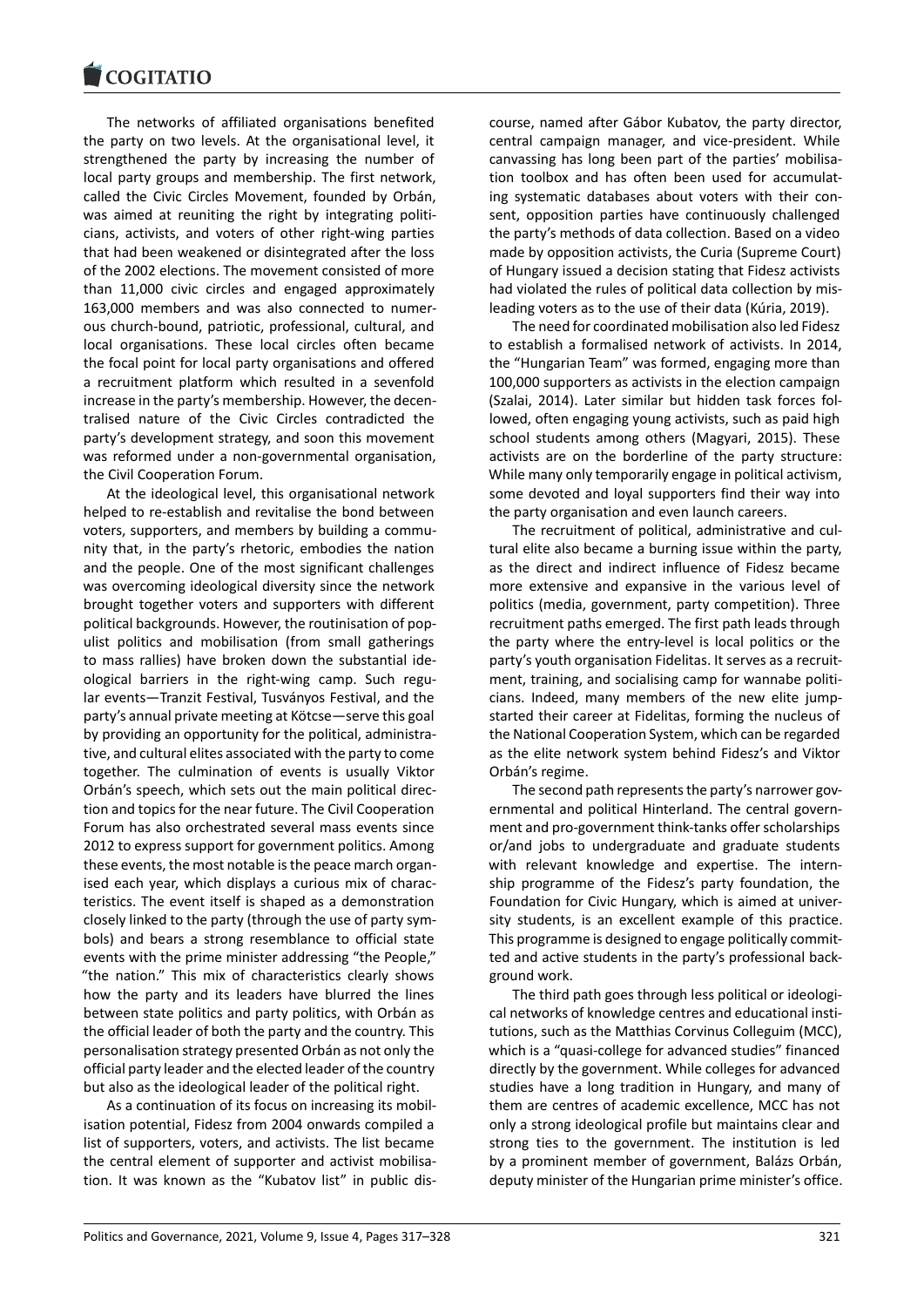Its extensive programme that reaches out to students [from all over Hunga](https://www.cogitatiopress.com)ry and to those beyond the bor‐ der is financed by government grants, as MCC has been awarded billions of forints from the state budget and has received a transfer of shares and real estate from the government. According to its vision, the college offers edu‐ cational programmes from elementary school onwards for future leaders who are committed to working for the nation.

# *3.2. Online Mobilisation Through Virtual Networks*

Along with the efforts going into offline canvassing and mass organisation, Fidesz's online political presence has been strengthened since 2010. In order to increase its online presence, Fidesz politicians have been prompted to increase their posting frequency. For example, the minister of foreign affairs, Péter Szijjártó, who only launched his official Facebook profile at the end of 2019, gained 143,000 likes last year. Other prominent Fidesz politicians, like Judit Varga (95,000 likes), Máté Kocsis (94,000 likes), and Katalin Novák (79,000 likes) are far less visible online. Viktor Orbán's outreach, however, is enormous compared to other politicians and parties (see data on likes received in Table 1) and it witnessed a recent upsurge generated by the Prime Minister's strate‐ gic use of Facebook to introduce the government's deci‐ sions about the pandemic. The pandemic news and the need to be informed might allure site users not invested in politics to the politician's Facebook page.

While the accounts of politicians are more popular than the official party accounts, they do not enjoy autonomy from the party as their online presence is con‐ trolled by the party centre both in terms of content (cam‐ paign slogans and messages) and funding (Facebook ads). According to a recent analysis of an interview series with Hungarian politicians (Oross & Tap, 2021), Fidesz has established top-down control its of social media presence, making it mandatory for its politicians (from government members to mayors and local faction leaders) to join Facebook. In 2017, one year before the election, the party centrally requested candidates to nominate a virtual staff member to manage Facebook communica‐ tion and then provided them with specialised training. Their responsibilities included managing the candidate's page, building the candidate's online image, developing a separate account from the official ones devoted to negative campaigns, and involving online activists and delegating tasks to them (Haszán, 2018). By the 2018 elections, the virtual activist networks showed a highly centralised structure in which the control of campaign activity was extensive. Part of this network came under media scrutiny when anonymous sources unveiled that many of its online activities, including posting, shar‐ ing and commenting, were not voluntary but required within the network (Haszán, 2018), which undercut their authenticity and pointed towards the manipulative nature of online communication. Central party communications also create the content (e.g., memes, pictures, core messages, and slogans) for Facebook and dissem‐ inate it through the personal accounts of party mem‐ bers, politicians and activists. This centralisation is also reflected in the fact that Fidesz completely lacks any online platform for deliberation, candidate selection, pol‐ icy formation, and voting, unlike smaller parties in the country (Oross & Tap, 2021, p. 15).

|                                                       | Likes (rounded numbers) | Change from 20 March to 21 March |
|-------------------------------------------------------|-------------------------|----------------------------------|
| Fidesz                                                | 320,800                 | +23,500 (+8%)                    |
| Viktor Orbán                                          | 1,120,000               | $+146,200 (+15%)$                |
| Jobbik                                                | 534,500                 | +32,800 (+7%)                    |
| Péter Jakab                                           | 296,300                 | +156,400 (+112%)                 |
| Demokratikus Koalició (DK, Democratic Coalition)      | 167,500                 | +24,500 (+17%)                   |
| Ferenc Gyurcsány                                      | 298,500                 | +37,100 (+14%)                   |
| <b>MSZP</b>                                           | 216,300                 | $+7,400 (+4%)$                   |
| Bertalan Tóth                                         | 36,600                  | +12,700 (53%)                    |
| Ágnes Kunhalmi                                        | 42,500                  | $+1,900 (+5%)$                   |
| Párbeszéd (P, Dialogue)                               | 132,000                 | $+7,300 (+6%)$                   |
| Tímea Szabó                                           | 152,700                 | +36,400 (+21%)                   |
| Gergely Karácsony                                     | 274,100                 | +47,000 (+21%)                   |
| Momentum                                              | 117,700                 | $+6,200 (+6%)$                   |
| András Fekete-Győr                                    | 46,700                  | +17,700 (+61%)                   |
| Lehet Más a Politika (LMP, Politics Can Be Different) | 74,800                  | $+914 (+8%)$                     |
| Erzsébet Schmuck                                      | 34,600                  | +18,300 (+113%)                  |
| Máté Kanász-Nagy                                      | 5,400                   | +4,300 (+367%)                   |

**Table 1.** Hungarian parties and their leaders' presence on Facebook.

Note: Self‐collected from CrowdTangle (3 March 2021).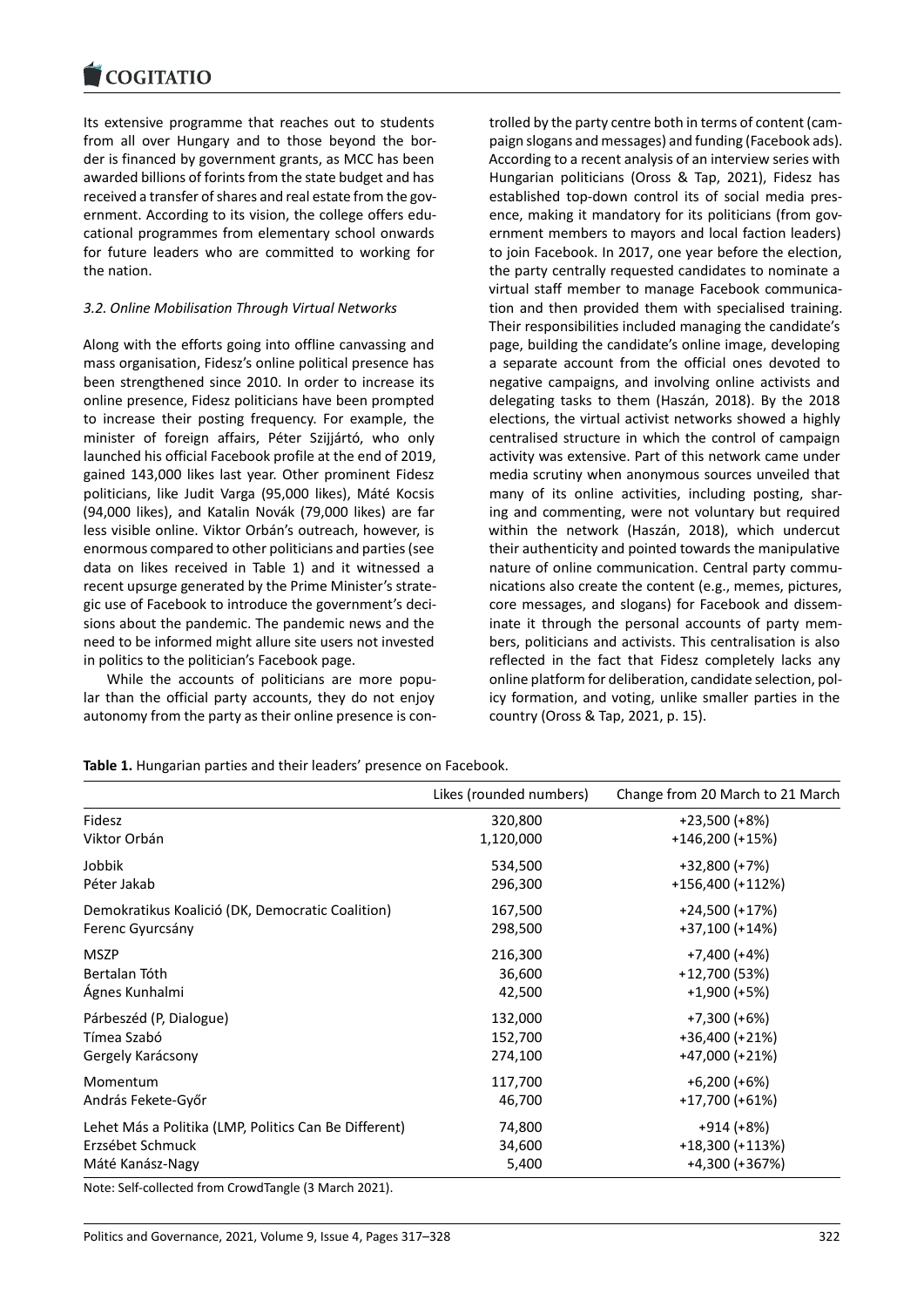In addition, the government and Fidesz are the most [significant Facebook](https://www.cogitatiopress.com) advertisers in Hungary. The former spent HUF 283.8 million and the latter HUF 141.6 mil‐ lion on advertising between 2019 and 2021 (Hanula, 2021a). It is also worth mentioning that the party was the most generous in spending money on YouTube ads (HUF 65 million) compared to other parties (Hanula, 2021b). The government and the party's online activi‐ ties are difficult to distinguish (Hanula, 2021a). On the government's Facebook profile, the prime minister and some prominent members of the government (most notably Péter Szijjártó, Judit Varga, and Katalin Novák) regularly appear, but their messages are rarely directly connected to party politics. However, the issues they raise (e.g., promoting Coronavirus vaccinations) often feed into the political narrative of the party (e.g., Fidesz politicians are pro‐vaccine while opposition politicians are anti‐vaccine).

Despite the strengthening of its online strategy, the most recent elections in 2018 revealed that the party had lost touch with youngsters and intellectuals in urban areas. Megaphone Centre, a new pro‐government initia‐ tive, explicitly undertakes to address like‐minded young online activists, sponsors well‐known senior opinion leaders (e.g., Philip Rákay and Zsolt Bayer), and offers training and content for them to face this challenge. Another digital platform called Axioma, founded by cir‐ cles close to Fidesz, operates along similar lines, produc‐ ing online content that echoes conservative values, and often features high‐ranking government officials.

Overall, due to the applied elements of mass and movement party strategies, Fidesz could have estab‐ lished a broad and extensive party organisation (at least compared to other Hungarian parties). The party made great efforts to attract members and activists in offline and online space by mobilising them in a top-down manner, creating controlled recruitment paths and central‐ ising the online presence of the party. The activist network based on offline linkages (Civic Circles, lists of party activists, and supporters) proved to be strong enough for a long time to mobilise enough people to win elec‐ tions. While supporters can grow tired of the continuous campaign, the party devotes considerable efforts to pro‐ mote and sustain these networks. At the same time, it provides innovations like online activism and specialised elite recruitment through party channels, adapting to the changing environment and new challenges.

### **4. Between Personal and Cartel Party**

The organisational evolution showed intense centralisa‐ tion both in terms of leadership, which translated to personalisation/presidentialisation, and in terms of state capture and domination of political competition, which manifested as a radical form of cartelisation.

Although the party was not born as a personal enter‐ prise, after 1994, under Viktor Orbán's autonomous charismatic leadership, it "became the most centralised, most homogeneous and most disciplined party in the country# (Enyedi, 2005, p. 708). The party's organisa‐ tional and ideological transformation culminated in a symbolic re-foundation after the lost elections of 2002. It was symbolised by changing the party name from Fidesz–Hungarian Civic Party to Fidesz–Hungarian Civic Alliance, integrating the right‐wing political spectrum. Orbán's leadership was also crucial to create, develop and stabilise Fidesz on organisational and ideological lev‐ els (Metz & Oross, 2020). This transformation presented the most evident shifts in the process of personalisation and presidentialisation in Hungary and East‐Central Europe (Hloušek, 2015). Let's examine the main proof for formal and informal power concentration.

In light of the formal rules, all power is concentrated in the party's National Presidium (Z. Balázs & Hajdú, 2017; Kovarek & Soós, 2016). This role can be interpreted as the only real political forum for debates on crucial issues. The party leadership dominates the relationship between national and local bodies by appointing elec‐ toral district presidents who enjoy considerable power within specific areas. This centralisation helps to bypass the party on the ground (local and middle‐level lead‐ ers) and prevent the emergence of independent power centres. Moreover, the National Board can dissolve its local units for working against the party programme or offending "the national interest of the party." While there are other central bodies, these are relatively weak: Congress almost has only a legitimating function, and the National Board's power is also limited and dependent on party leadership.

The National Presidium has formal control over key internal direction fields. One of its most essential pre‐ rogatives is the exclusive right to initiate amendments to basic party statutes; however, statutes can only be modified by the National Board and must be approved by Congress (Kertész, 2013). Due to this prerogative, the party leadership can fully control the party organisation's development and the separation of power.

Another crucial question is how parliamentary can‐ didates (local, national, and European) are selected. Formally, the nomination is managed by a national body, the Electoral Coordinating Committee (ECC; Kertész, 2013), which is controlled and dominated by the National Presidency and the party leader due to person‐ nel overlaps. The ECC can propose names for individ‐ ual districts, country lists, and European Parliament lists. The room for modification is very limited: Local party units can only make comments on the proposed names. The National Board can only approve or reject the list but cannot suggest any modifications. Even in a case of rejec‐ tion (which has never yet happened), the party leader has the right to override the decision and go forward with the original list. The National Board's independence from the party leadership is questionable in any case: Its mem‐ bers are not delegated by local organisations but are pub‐ lic officials elected under the Fidesz party brand who are, as a result, very dependent on the party leadership. It is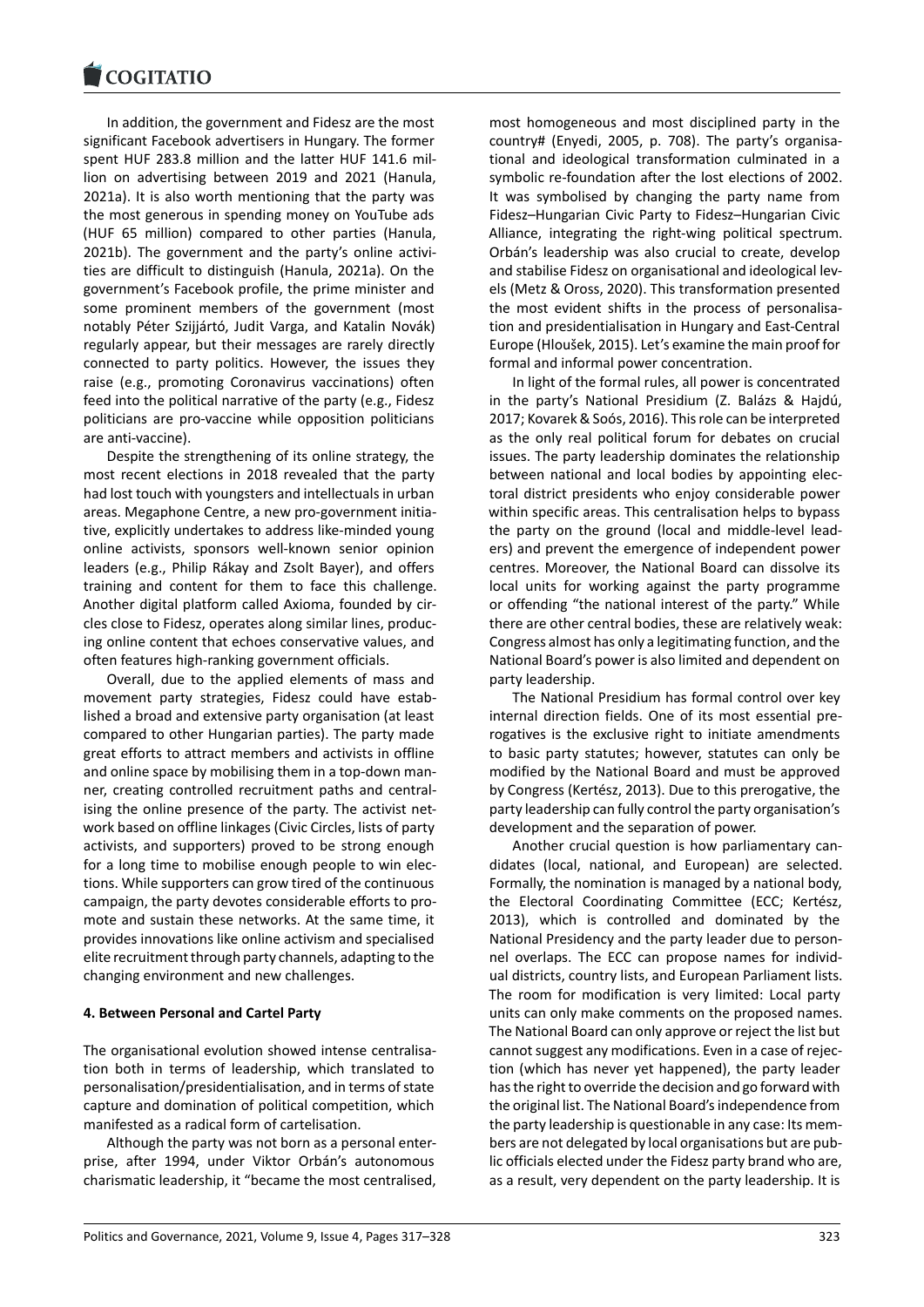#### **LOGITATIO**

also a telling fact that the nomination process for public [offices like Prime min](https://www.cogitatiopress.com)istership and presidency is not reg‐ ulated in the party procedures, leaving more autonomy for the party leader to promote its favoured candidate (or themselves). The process of local government nom‐ ination is very similar: Based on local units' proposals, only a narrow county leadership (namely local govern‐ ments ECCs) decides on the matter. Moreover, the party centre can override this decision.

The selection of party leaders is also closed (Ilonszki & Várnagy, 2014a; Kertész, 2013). Congress elects the party president or renews the mandate biannually, but the nomination belongs to the National Presidium or a nomination committee. The nomination procedure is also not clearly regulated, which strengthens the position of the incumbent party leader. Looking beyond the rules reveals that Orbán's role has only once been chal‐ lenged in practice. Following the 1994 election defeat, he resigned from the party presidency to take respon‐ sibility for the result, but he regained his power in the next party leadership election. In 2000, as prime min‐ ister, he renounced the party leadership to create the image of a responsible statesman who stands above par‐ tisan conflicts and politics. But since his informal influ‐ ence over the party has remained strong, he has passed the formal title to his comrades or "close" allies (László Kövér, Zoltán Pokorni, and János Áder). The defeat of 2002 provided an important lesson for Orbán: He recog‐ nised that political success in Hungarian politics requires strong leadership and absolute control over the party. He formally regained the position of party leader. Since then, he more closely controls party‐related patronage and surrounds himself with disciplined and loyal allies who are dependent on him. Those who have created autonomous power centres, or have repeatedly formu‐ lated opposite or alternative opinions, are neutralised or marginalised. For instance, former ministers Tibor Navracsics and János Lázár had to give up their portfolios in exchange for low‐profile political positions.

Consequently, Fidesz doesn't provide much room for internal democracy, formally or informally. The party's particular characteristic is that the real debates are only encouraged among the party elite in some closed forums (e.g., Kötcse party meetings, informal gatherings) or through lobbying; expressing a critique publicly is unacceptable since it is considered as a sign of weak‐ ness. The party substitutes internal democracy with a symbolic and quasi-direct relationship between members and leader. The leader's direct and active interac‐ tion with its sympathisers, activists, and members cre‐ ates the pretence that the party is governed democrat‐ ically. However, even if the party organisation is exten‐ sive, it is also relatively weak (Z. Balázs & Hajdú, 2017; Enyedi & Linek, 2008) and highly dependent on Orbán's leadership. As a result, the National Presidium, which has decisive power on paper, has become weightless in a political sense. There is no open competition for National Presidium membership, similar to the uncontested party

leader selection (Ilonszki & Várnagy, 2014a). Members are hand‐picked by Orbán, who typically rewards his strongest and most loyal allies. Interestingly, the list of office holders' names is not available on the party's web‐ site, which also gives the impression that they are not important. Moreover, in contrast to the party statute, major political decisions, such as leaving the European People's Party, are made by Orbán with the advice of influential groups around him.

Since 2010, the party's cartelisation has not only become personalised but also conspicuous. This process can be tracked through various developments inside the party (i.e., the growing dominance of the party in pub‐ lic office) and even outside the party (i.e., state cap‐ ture through patronage and clientelism, controlling party competition) that exploit tools and resources of the state. Expressed differently, the party can freely employ the state's resources to limit political competition and ensure its own electoral success.

Concerning the intraparty changes at the organi‐ sational level, we can observe a strong centralisation and the consequent emergence of a small party elite. The "party in the public office" saw its role strength‐ ened in comparison with the party in the central office and party organisation and membership (party on the ground). The growing dominance of the party in the public office made it much harder to separate the dif‐ ferent faces of Fidesz's organisation (Enyedi & Linek, 2008). As a result, the government function became dominant within the party, subordinating the parliamen‐ tary and extra‐parliamentary functions. Party members holding public office dominate the party's highest bod‐ ies and internal decision making. Currently, everyone from the eight-member National Presidium has highlevel positions in government or legislation (as Prime minister, president of parliament, minister, secretary of state, leader or members of the parliamentary faction).

Regarding state capture, Meyer‐Sahling and Jáger (2012) documented extended party patronage beyond the realm of business. Patronage practices are applied in sectors such as the media, economics, and even, to a certain extent, the judiciary. The most intriguing practice is the capture of the government, which often promotes party interest. One striking example is out‐ sourcing campaign activities to the government (and partly to pro-government NGOs). The party's communication activities are now indistinguishable from offi‐ cial government communication, effectively creating a legal loophole for campaign finance rules. Although national consultations and related campaigns, which have become a permanent political tool since 2010, are initiated and funded by the government, the aim is to maintain and broaden support for the party and Orbán's leadership. By 2021, the government had organ‐ ised ten national consultations during which suggestive political questionnaires were sent to each house‐ hold with a letter from the prime minister focussed on a particular topic (e.g., pensions, constitution‐making,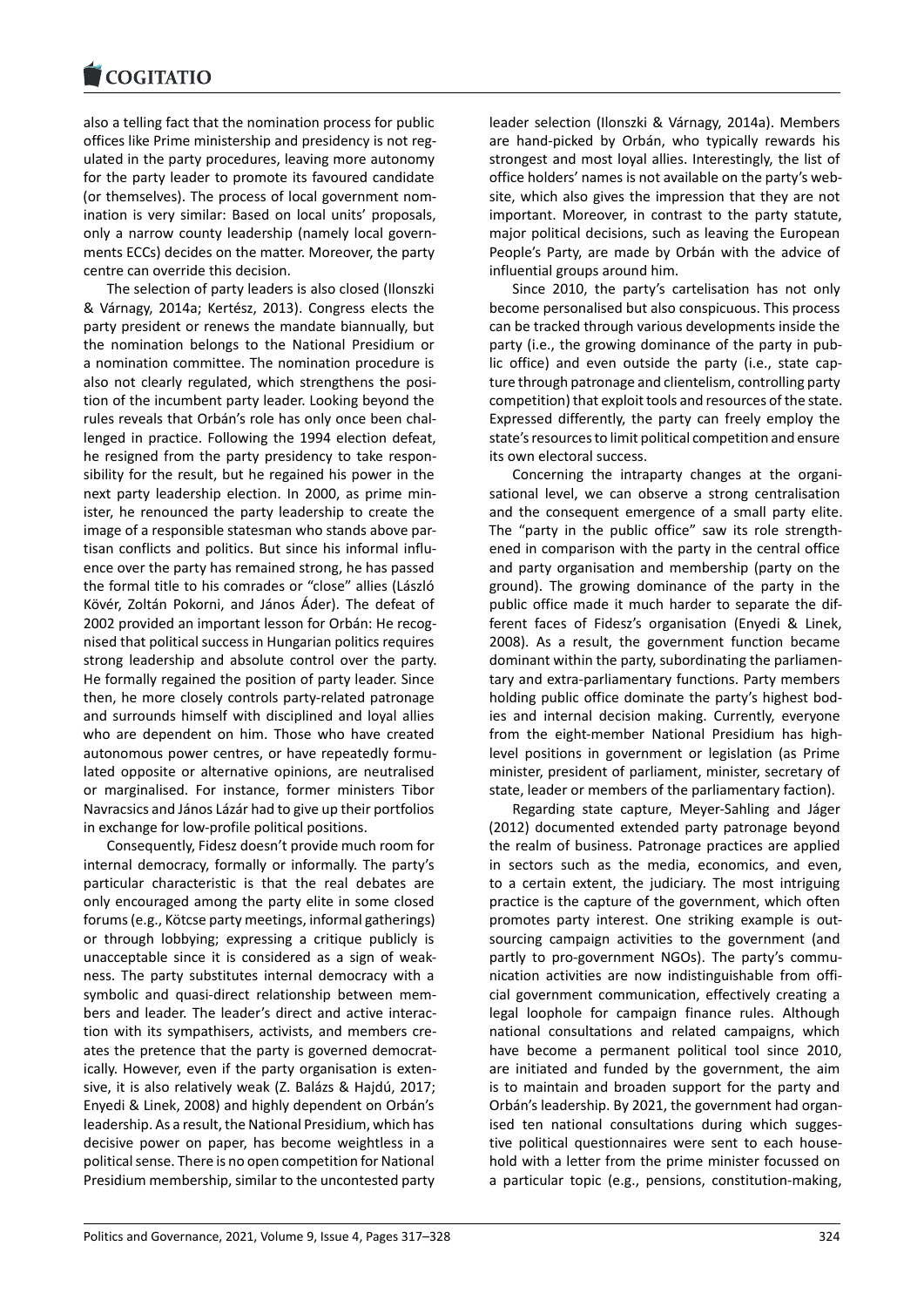#### COQUATIO

social issues, economic issues, immigration, terrorism, [the Soros Plan, fami](https://www.cogitatiopress.com)ly entitlements, and the crisis man‐ agement of the coronavirus pandemic). Without formal regulation, transparency and obligations of the referen‐ dums, this plebiscitary maintains a direct relationship with Orbán's constituents and legitimates decisions.

Capture of the media was also critical to fostering the dominance of the political agenda (as well as the political competition). New regulations facilitated media capture (e.g., new media law and media authority, channel allo‐ cations, restriction of press presence in parliament, and selective advertisement tax), established Fidesz‐related media networks (TV, print, and internet press) and reor‐ ganised and monopolised state‐funded public broadcast‐ ing (Z. Balázs & Hajdú, 2017, pp. 99–100; Körösényi et al., 2020, pp. 103–106). News editing practices of party‐ friendly public and private media show the party and the government in a positive light. At the same time, in the pro‐government media, representation of the oppo‐ sition is lacking except for its negative portrayal.

The result of personalisation and cartelisation is clear: The government, the party, and the leader are ulti‐ mately inseparable. Moreover, as suggested by Z. Balázs and Hajdú (2017), the party's centrality and organi‐ sational autonomy can be questioned: Is Fidesz only an "electoral machinery" in the party leader's hands? It seems that the party's purpose is only to maintain electoral legitimacy, coordinate election campaigns, and manage and reconcile the complex personal and political interests and ambitions of the political elite. Many of the crucial political functions are managed outside of the party framework: Political communication is defined as government communication channelled through the pro‐government media, while interest and preference aggregation are conducted via national consultations. Meanwhile, mobilisation is driven by external actors who make up Fidesz's political Hinterland. In this sense, it is the government or the prime minister that has a party and not the other way around.

# **5. Conclusion**

In many respects, Fidesz is clearly an extreme case as it has shown an unprecedented organisational transforma‐ tion by adapting to the changing political demands. As a result, the party has been able to take root in civil society and occupy the state at the same time.

Through dissection of the building blocks of the party, the article is aimed to gain insight into Fidesz's hybrid party structure. On the one hand, we argue that the party combines the characteristics of mass and movement par‐ ties in building organisation and activist networks. Based on an ideologically integrated community and collec‐ tive identity, the party operates extensive offline and online networks. On the other hand, Fidesz also adapts components of personal and cartel parties. Party lead‐ ership has not just become more personalised and cen‐ tralised than ever before; the party in public office, that is, the government, has also cut itself adrift from the rest of the party and established a dominant position in many realms of the public sphere through occupying the state (e.g., patronage, clientelism) and the reconfigura‐ tion of institutions, such as the electoral system. To coun‐ terbalance its dominant elite position, it has become essential to facilitate and maintain a quasi‐direct rela‐ tionship between party leaders and supporters through participatory practices, fulfilling the populist appeal. It is critical to note that Fidesz did not only transform its own practices and strategies, and thus the party itself, but also successfully modified the surrounding political framework: party competition (Enyedi, 2016), the party system (by establishing a "predominant party system"; see Horváth & Soós, 2015), and the political regime (Körösényi et al., 2020).

The case of Fidesz, although special, holds two gen‐ eral lessons for us. First, modern political parties often simultaneously use different organisational strategies in an eclectic way to achieve their goals. Personalisation (Musella, 2018) and cartelisation (Katz & Mair, 1995) are well-known, but there are multiplying signs of a renaissance in mass-party practices (cf. Heinisch & Mazzoleni, 2016) and the movement activity used by the parties (Muldoon & Rye, 2020). Second, loosening institutional and political barriers can lead to extraordinary organisational forms. For example, the introduction of the prac‐ tices of movements and movement parties is not new for mainstream parties (see the Labour Party in the UK with the upsurge of the pro‐Corbyn Momentum). However, the highly centralised, presidentialised, and personalised leadership of Fidesz, which lacks internal organisational constraints, has been able to generate movement activity in a top-down manner. Perhaps the biggest distortions were caused by the lack of external constraints which disappeared because of the victory series from 2010. These developments show the cartel thesis from a new angle. What happens when a party does not have to cooperate with other actors to allocate state resources and control the political market? One of the major features of the cartel thesis is seemingly missing, that is, elite cooperation, but the cartel is created within the party and its Hinterland.

As a result, the party's boundaries became blurred, as many actors ranging from activists to government organ‐ isations act in Fidesz's interest. Paradoxically, hybridisation did not strengthen the party itself since its domi‐ nance is ensured through the embeddedness of the party elite in economic, social, and political networks. The win‐ dow of opportunity presented itself when Fidesz came into a government position with a qualified majority, allowing it to conquer not only positions but institutions outside of Fidesz (such as the MCC or pro‐government civil organisations). In our assessment, this process does not create a new party type. It just provides a new strat‐ egy combining the advantages of the existing organisation and mobilisation strategies to overcome challenges a party could face in the electoral and governmental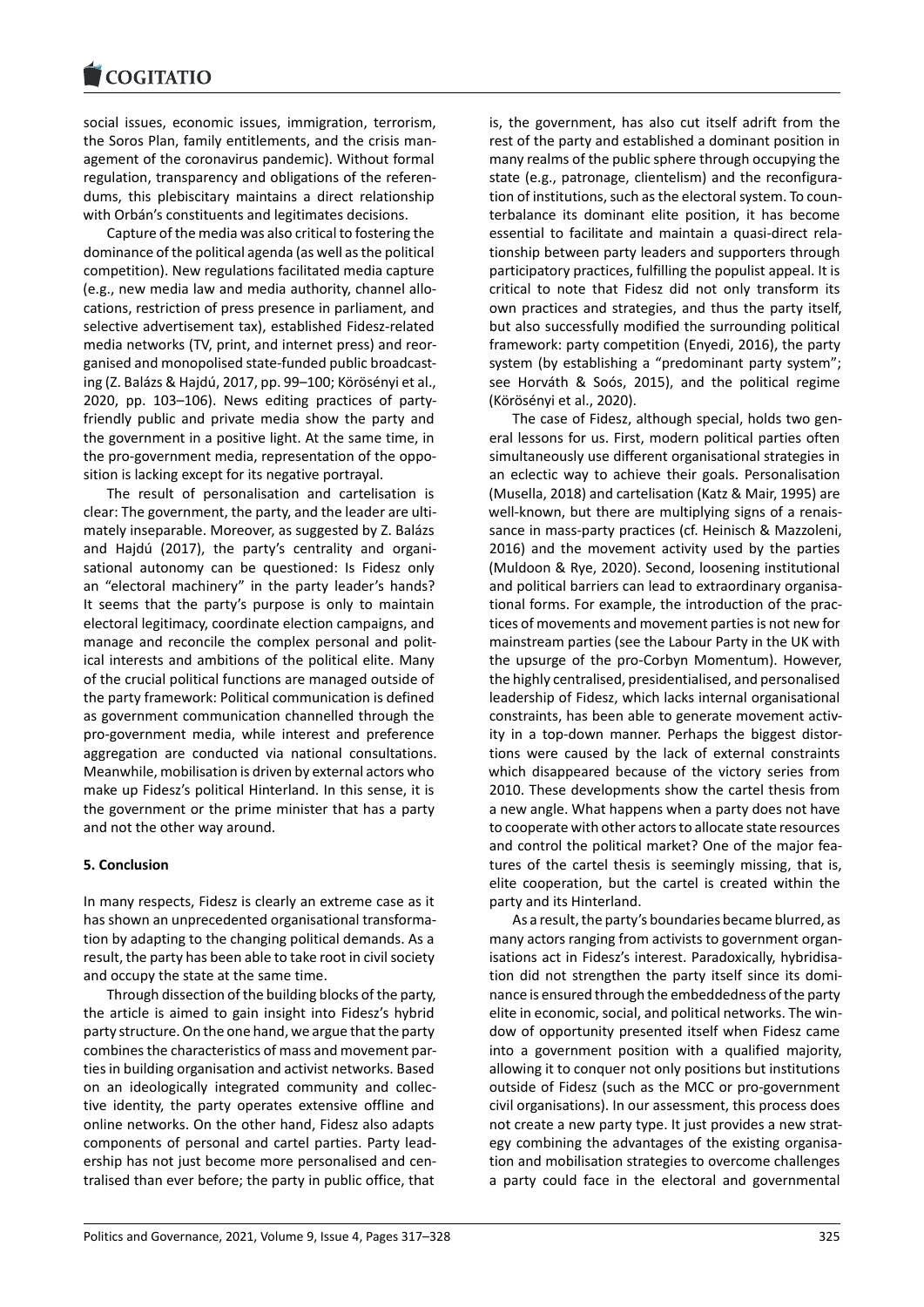#### **LOGITATIO**

arena of party politics. This has become particularly spec‐ [tacular in the extrem](https://www.cogitatiopress.com)e case presented by Fidesz, which was able to apply this strategy at will under particularly favourable conditions.

### **Acknowledgments**

We wish to thank the editors of this issue and the anonymous reviewers for their helpful comments and sug‐ gestions. Rudolf Metz's research was financed by the National Research, Development and Innovation Fund (grant number PD 134685). Réka Várnagy's research was financed by the National Research, Development and Innovation Fund (grant number K 128833). The usual dis‐ claimer applies.

### **Conflict of Interests**

The authors declare no conflicts of interest.

### **References**

- Albertazzi, D., & van Kessel, S. (2021). Right‐wing populist party organisation across Europe: The survival of the mass party? Introduction to the thematic issue. *Poli‐ tics and Governance*, *9*(3), 224–227.
- Almeida, P. (2010). Social movement partyism: Collec‐ tive action and political parties. In N. Van Dyke & H. McCammon (Eds.), *Strategic alliances: New studies of social movement coalitions* (pp. 170–196). Univer‐ sity of Minnesota Press.
- Balázs, M., & Enyedi, Z. (1996). Hungarian case studies: The Alliance of Free Democrats and the Alliance of Young Democrats. In P. Lewis (Ed.), *Party structure and organization in East‐Central Europe* (pp. 43–65). Edward Elgar.
- Balázs, Z., & Hajdú, A. (2017). A Fidesz–Magyar Pol‐ gári Szövetség a magyar politikában [The Fidesz– Hungarian Civic Alliance in Hungarian politics]. In Z. Boda & A. Szabó (Eds.), *Trendek a magyar poli‐ tikában: 2 A Fidesz és a többiek: Pártok, mozgal‐ mak, politikák* [Trends in Hungarian politics: 2 Fidesz and the others: Parties, movements, policies] (pp. 83–109). Napvilág Kiadó, MTA Társadalomtudományi Kutatóközpont Politikatudományi Intézete.
- Enyedi, Z. (2005). The role of agency in cleavage for‐ mation. *European Journal of Political Research*, *44*(5), 697–720. https://doi.org/10.1111/j.1475‐ 6765.2005.00244.x
- Enyedi, Z. (2006). The survival of the fittest: Party sys‐ tem concentration in Hungary. In S. Jungerstam‐ Mulders (Ed.), *Post[‐communist EU member states](https://doi.org/10.1111/j.1475-6765.2005.00244.x)* [\(pp. 177–201\). Rout](https://doi.org/10.1111/j.1475-6765.2005.00244.x)ledge.
- Enyedi, Z. (2014). The discreet charm of political par‐ ties. *Party Politics*, *20*(2), 194–204. https://doi.org/ 10.1177/1354068813519959
- Enyedi, Z. (2016). Populist polarisation and party sys‐ tem institutionalization: The role of party politics in

de‐democratization. *Problems of Post‐Communism*, *63*(4), 210–220. https://doi.org/10.1080/10758216. 2015.1113883

- Enyedi, Z., & Linek, L. (2008). Searching for the right organisation: Ideology and party structure in East‐Central Europe. *Party Politics*, *14*[\(4\), 455–477.](https://doi.org/10.1080/10758216.2015.1113883) [https://doi.org](https://doi.org/10.1080/10758216.2015.1113883)/10.1177/1354068808090255
- Enyedi, Z., & Róna, D. (2018). Governmental and opposi‐ tional populism: Competition and division of labour. In S. Wolinetz & A. Zaslove (Eds.), *Absorbing the blow: [The impact of populist parties on European pa](https://doi.org/10.1177/1354068808090255)rty sys‐ tems* (pp. 251–272). ECPR Press.
- Greskovits, B. (2020). Rebuilding the Hungarian right through conquering civil society: The Civic Circles Movement. *East European Politics*, *36*(2), 247–266. https://doi.org/10.1080/21599165.2020.1718657
- Gunther, R., & Diamond, L. (2003). Species of political parties: A new typology. *Party Politics*, *9*(2), 167–199. https://doi.org/10.1177/13540688030092003
- Ha[nula, Z. \(2021a, May 27\). Milliárdokat önt a magy](https://doi.org/10.1080/21599165.2020.1718657)ar politika Facebook‐reklámokba, megnéztük, kik a legnagyobb játékosok [Hungarian politics pours [billions into Facebook ads, we looked at wh](https://doi.org/10.1177/13540688030092003)o the biggest players are]. *telex*. https://telex.hu/belfold/ 2021/05/27/ketmilliard‐forintot‐ontott‐a‐magyar‐ politika‐facebook‐reklamokba
- Hanula, Z. (2021b, July 1). Gyurcsány Show: Egész Európa legdrágább politikai YouTu[be‐kampányát futtatja a](https://telex.hu/belfold/2021/05/27/ketmilliard-forintot-ontott-a-magyar-politika-facebook-reklamokba) [Fidesz másfél hónapja. \[Gyurcsány Show: Fidesz ha](https://telex.hu/belfold/2021/05/27/ketmilliard-forintot-ontott-a-magyar-politika-facebook-reklamokba)s [been running the most expen](https://telex.hu/belfold/2021/05/27/ketmilliard-forintot-ontott-a-magyar-politika-facebook-reklamokba)sive political YouTube campaign in Europe for a month and a half]. *telex*. https://telex.hu/belfold/2021/07/01/egesz‐europa‐ legdragabb‐politikai‐youtube‐kampanyat‐futtatja‐ a‐fidesz‐masfel‐honapja
- Haszán, Z. (2018, January 30). A Fidesz egyik Facebook‐ [katonája elmesélte, milyen virtuális hadsereget](https://telex.hu/belfold/2021/07/01/egesz-europa-legdragabb-politikai-youtube-kampanyat-futtatja-a-fidesz-masfel-honapja) [hozott létre a part \[One of Fidesz's Facebook soldie](https://telex.hu/belfold/2021/07/01/egesz-europa-legdragabb-politikai-youtube-kampanyat-futtatja-a-fidesz-masfel-honapja)rs [told us what a virtual ar](https://telex.hu/belfold/2021/07/01/egesz-europa-legdragabb-politikai-youtube-kampanyat-futtatja-a-fidesz-masfel-honapja)my the party had created]. *444.Hu*. https://444.hu/2018/01/30/a‐fidesz‐egyik‐ facebook‐katonaja‐elmeselte‐milyen‐virtualis‐ hadsereget‐hozott‐letre‐a‐part
- Heinisch, R., & Mazzoleni, O. (Eds.). (2016). *Understand‐ ing popu[list organisation. The radical right‐wing in](https://444.hu/2018/01/30/a-fidesz-egyik-facebook-katonaja-elmeselte-milyen-virtualis-hadsereget-hozott-letre-a-part) Western Europe*[. Palgrave Macmillan.](https://444.hu/2018/01/30/a-fidesz-egyik-facebook-katonaja-elmeselte-milyen-virtualis-hadsereget-hozott-letre-a-part)
- Hlo[ušek, V. \(2015\). Two types of p](https://444.hu/2018/01/30/a-fidesz-egyik-facebook-katonaja-elmeselte-milyen-virtualis-hadsereget-hozott-letre-a-part)residentialization in the party politics of Central Eastern Europe. *Italian Political Science Review/Rivista Italiana Di Scienza Politica*, *45*(3), 277–299. https://doi.org/10.1017/ ipo.2015.17
- Horváth, A., & Soós, G. (2015). Pártok és pártrendszer [Parties and party system]. In A. Körösényi (Ed.), *A magyar politikai rends[zer—Negyedszázad után](https://doi.org/10.1017/ipo.2015.17)* [\[The Hungar](https://doi.org/10.1017/ipo.2015.17)ian political system—After a quarter of a century] (pp. 249–278.). MTA TK—Osiris.
- Ilonszki, G., & Várnagy, R. (2014a). Stable leadership in the context of party change: The Hungarian case. In J.‐B. Pilet & W. P. Cross (Eds.), *The selection of polit‐ ical party leaders in contemporary parliamentary*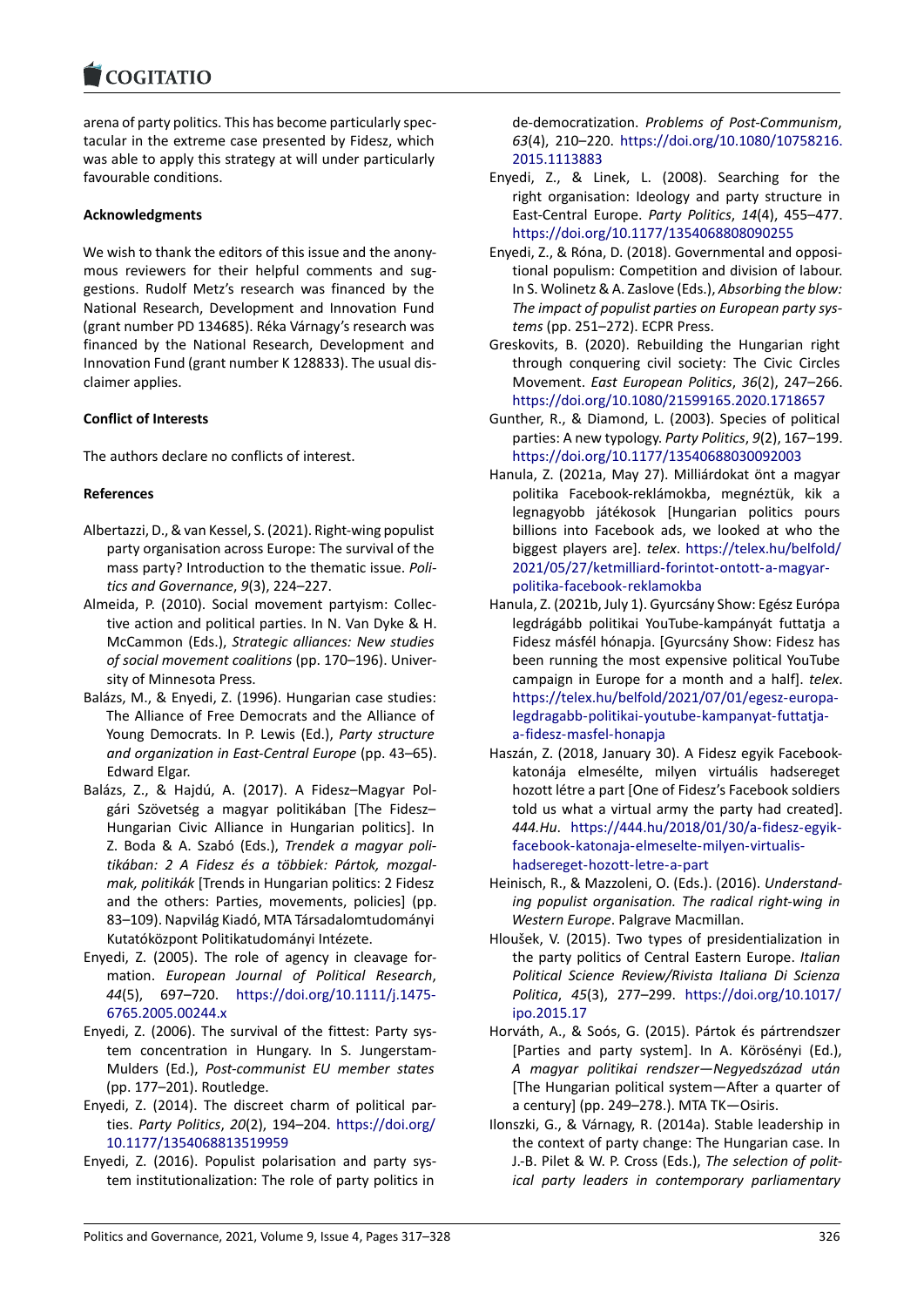#### COGHALIO

*democracies: A comparative study* (pp. 156–171). Routledge.

- [Ilonszki, G., & Várna](https://www.cogitatiopress.com)gy, R. (2014b). From party cartel to one‐party dominance. The case of institutional fail‐ ure. *East European Politics*, *30*(3), 412–427. https:// doi.org/10.1080/21599165.2014.938739
- Katz, R. S., & Mair, P. (1995). Changing models of party organization and party democracy the emergence of the cartel party. *Party Politics*, *1*(1), 5–28. [https://](https://doi.org/10.1080/21599165.2014.938739) [doi.org/10.1177/1354068895001001001](https://doi.org/10.1080/21599165.2014.938739)
- Kertész, K. (2013). A magyar pártok belső szervezeti felépítésének összehasonlítása [Comparison of the internal organizational structure of Hungar[ian par‐](https://doi.org/10.1177/1354068895001001001) [ties\]. In J. T. Karlovitz \(Ed.\),](https://doi.org/10.1177/1354068895001001001) *Társadalomtudományi gondolatok a harmadik évezred elején* [Thoughts of social sciences at the beginning of the third millennium]. International Research Institute s.r.o.
- Kitschelt, H. (2000). Linkages between citizens and politi‐ cians in democratic polities. *Comparative Political Studies*, *33*(6/7), 845–879. https://doi.org/10.1177/ 001041400003300607
- Kitschelt, H. (2006). Movement parties. In R. S. Katz & W. J. Crotty (Eds.), *Handbook of party politics* (pp. 278–288). SAGE.
- Kör[ösényi, A., Illés, G., &](https://doi.org/10.1177/001041400003300607) Gyul[ai, A. \(2020\).](https://doi.org/10.1177/001041400003300607) *The Orbán regime: Plebiscitary leader democracy in the mak‐ ing*. Routledge. https://doi.org/10.4324/97804290 53436
- Kovarek, D. (2020). Négy dudás, négy csárda, egy kotta? A baloldal és a közép kispártjainak összehasonlító elemzése szerve[zeti felépítés és párttagság tekin‐](https://doi.org/10.4324/9780429053436) [tetébe](https://doi.org/10.4324/9780429053436)n [Four pipers, four tavern, one music sheet? A comparative analysis of organizational structures and party membership of centre‐left minor parties in Hungary] *Politikatudományi szemle*, *29*(4), 33–54. https://doi.org/10.30718/POLTUD.HU.2020.4.33
- Kovarek, D., & Soós, G. (2016). Hungary: Cut from the same cloth? A comparative analysis of party organisations in Hungary. In K. Sobolewska‐Myślik, [B. Kosowska‐Gąstoł, & P. Borowiec \(Eds.\),](https://doi.org/10.30718/POLTUD.HU.2020.4.33) *Organiza‐ tional structures of political parties in Central and Eastern European countries* (pp 185–208). Jagiel‐ lonian University Press.
- Kúria. (2019). *Kvk.II.37.515/2019/2. számú határozat* [Decision No. Kvk.II.37.515/2019/2]. https://kuria‐ birosag.hu/hu/valhat/kvkii3751520192‐szamu‐ hatarozat
- Magyari, P. (2015, February 20). Kubatov Gábor ifjú gárdája óránként ezresért hozta a szoro[s győzelmeket](https://kuria-birosag.hu/hu/valhat/kvkii3751520192-szamu-hatarozat) [\[The young guard of Gábor Kubatov brought clos](https://kuria-birosag.hu/hu/valhat/kvkii3751520192-szamu-hatarozat)e vic‐ [tories for t](https://kuria-birosag.hu/hu/valhat/kvkii3751520192-szamu-hatarozat)housand forints per hour]. *444.Hu*. https:// 444.hu/2015/02/20/szecs
- Mahoney, J., & Thelen, K. (Eds.). (2009). A theory of gradual institutional change. In *Explaining institu‐ tional change: Ambiguity, agency, and power* (pp. 1–37). Cambridge University Press. https://doi.org/ 10.1017/CBO9780511806414.003
- Mares, I., & Young, L. E. (2018). The core voter's curse: Clientelistic threats and promises in Hungarian elections. *Comparative Political [Studies](https://doi.org/10.1017/CBO9780511806414.003)*, *51*(11), 1441–1471. [https://doi.org/10.1](https://doi.org/10.1017/CBO9780511806414.003)177/00104140187 58754
- Metz, R. (2015). Movement entrepreneurship of an incumbent party. The story of the Hungarian incum‐ bent party Fi[desz and the Civil Cooperation Forum.](https://doi.org/10.1177/0010414018758754) *[Interse](https://doi.org/10.1177/0010414018758754)ctions. East European Journal of Society and Politics*, *1*(3), 81–100. https://doi.org/10.17356/ ieejsp.v1i3.41
- Metz, R., & Oross, D. (2020). Strong personalities' impact on Hungarian party politics: Viktor Orbán and Gábor Vona. In S. Gherghina (Ed.), *[Party leaders in Eastern](https://doi.org/10.17356/ieejsp.v1i3.41) [Europe: Person](https://doi.org/10.17356/ieejsp.v1i3.41)ality, behavior and consequences* (pp. 145–170). Springer. https://doi.org/10.1007/978‐3‐ 030‐32025‐6\_7
- Meyer‐Sahling, J.‐H., & Jáger, K. (2012). Party patronage in Hungary: Capturing the state. In P. Kopecký, P. Mair, & M. Spirova (Eds.), *[Party patronage and party](https://doi.org/10.1007/978-3-030-32025-6_7) [government in E](https://doi.org/10.1007/978-3-030-32025-6_7)uropean Democracies*(pp. 163–185). Oxford University Press.
- Muldoon, J., & Rye, D. (2020). Conceptualising party‐ driven movements. *The British Journal of Politics and International Relations*, *22*(3), 485–504. https://doi. org/10.1177/1369148120919744
- Musella, F. (2018). *Political leaders beyond party politics*. Palgrave Macmillan.
- Oross, D., & Tap, P. (2021). Moving online: [Political par‐](https://doi.org/10.1177/1369148120919744) [ties and the internal use of dig](https://doi.org/10.1177/1369148120919744)ital tools in Hun‐ gary. *European Societies*. Advance online publication. https://doi.org/10.1080/14616696.2021.1943485
- Schumpeter, J. A. (2006). *Capitalism, socialism and democracy*. Routledge.
- Szabó, M. (2011). From a suppressed anti‐communist dis‐ [sident movement to a governing party: The tran](https://doi.org/10.1080/14616696.2021.1943485)s‐ formations of Fidesz in Hungary. *Corvinus Journal of Sociology and Social Policy*, *2*(2), 47–66.
- Szalai, A. (2014, February 15). Százezernél többen dol‐ goznak a Fidesz győzelméért [More than a hun‐ dred thousand are working for the victory of Fidesz]. *nol.hu*. http://nol.hu/belfold/szazezernel\_ tobben dolgoznak a fidesz gyozelmeert-1444975
- van Biezen, I. (2003). *Political parties in new femoc‐ racies: Party organization in Southern and East‐ Central Europe*. P[algrave Macmillan.](http://nol.hu/belfold/szazezernel_tobben_dolgoznak_a_fidesz_gyozelmeert-1444975) https://doi.org/ [10.1057/9781403937858](http://nol.hu/belfold/szazezernel_tobben_dolgoznak_a_fidesz_gyozelmeert-1444975)